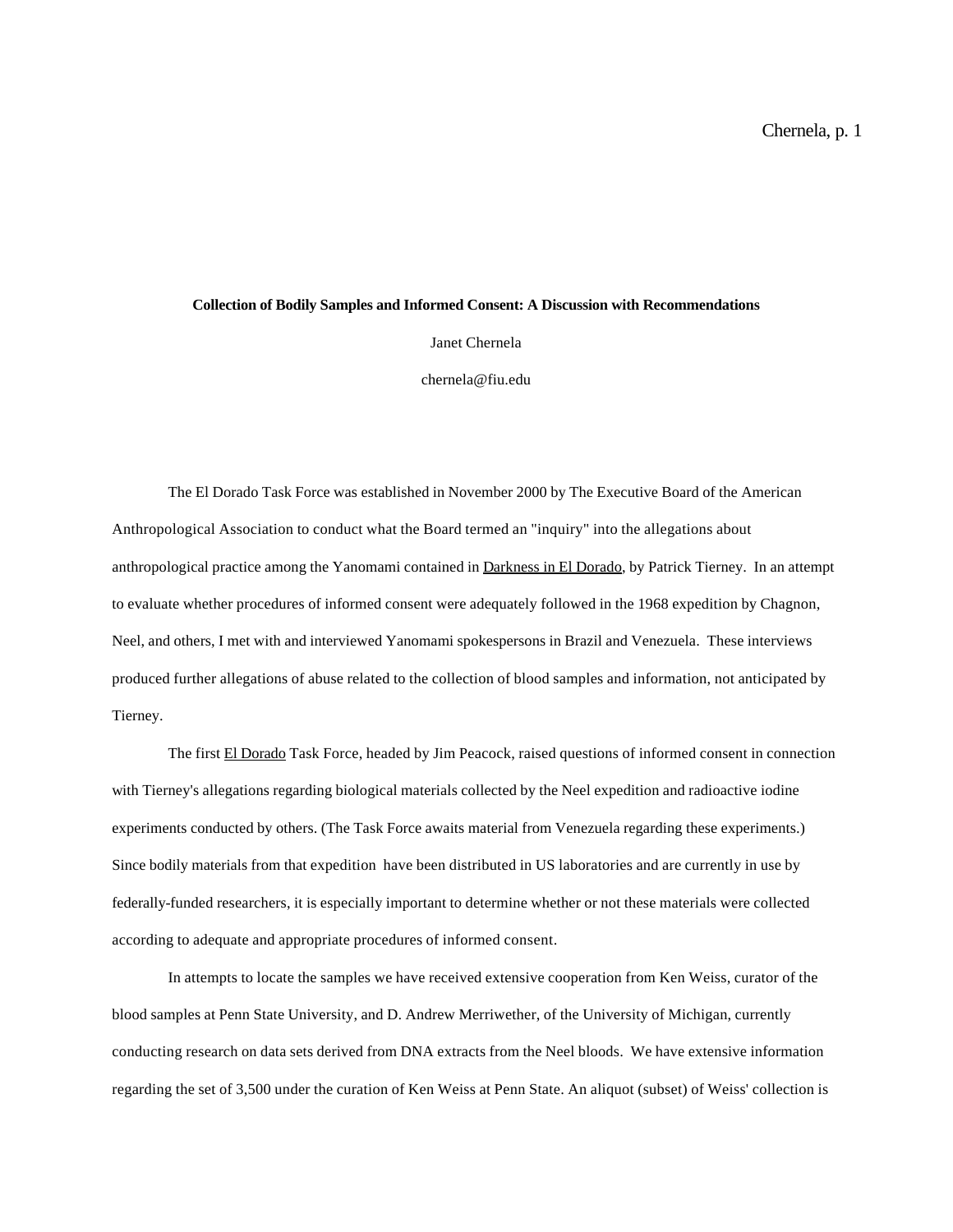with A. Merriwether but will be returned to Weiss. At least two other sets of Yanomami blood samples may exist. In addition, there may be fecal or urine samples but so far there is no evidence of these.

The samples under Weiss' curation consist of 1cc vials kept in a frozen condition (-80 degrees or liquid nitrogen). Weiss has expressed interest in continuing to work with these samples but will not do so until he is satisfied that the conditions under which they were collected were ethical (Weiss, pers. com., Oct. 2001). Following research protocols, names of individuals have been removed to protect donors in both blood and DNA samples.

The AAA Code of Ethics states the following with regard to informed consent: "Anthropological researchers should obtain in advance the informed consent of persons being studied, providing information, owning or controlling access to material being studied, or otherwise identified as having interests which might be impacted by the research...Further, it is understood that the informed consent process is dynamic and continuous; the process should be initiated in the project design and continue through implementation by way of dialogue and negotiation with those studied. Researchers are responsible for identifying and complying with the various informed consent codes, laws and regulations affecting their project" (AAA Code of Ethics, cited in Laren Clark and Ann Kingsolver, "Briefing Paper on Informed Consent," AAA Committee on Ethics, Nov. 2001 update, italics mine).

I suggest, with Clark and Kingsolver of the AAA Committee on Ethics, that we regard Informed Consent procedures as an ongoing process, extending the application of procedures of informed consent into the present. This makes conspicuous sense in the case in question, given that studies of these materials are continuing in a context of ongoing debate and allegations of illegitimacy by many, including the Yanomami.

The strong agreement that emerged in interviews conducted by this Task Force, as well as independent interviews conducted outside the Task Force, show that many Yanomami perceive themselves as having been misled, misinformed, manipulated and otherwise wronged by investigators. By today's standards these wrongs would constitute violations of basic rights, including the right to informed consent. Yanomami spokespersons must be regarded as credible narrators of their own histories. Moreover, the Yanomami experience of events, even as it is recalled after a substantial lapse in time, must be respected and honored.

## **Interview Process**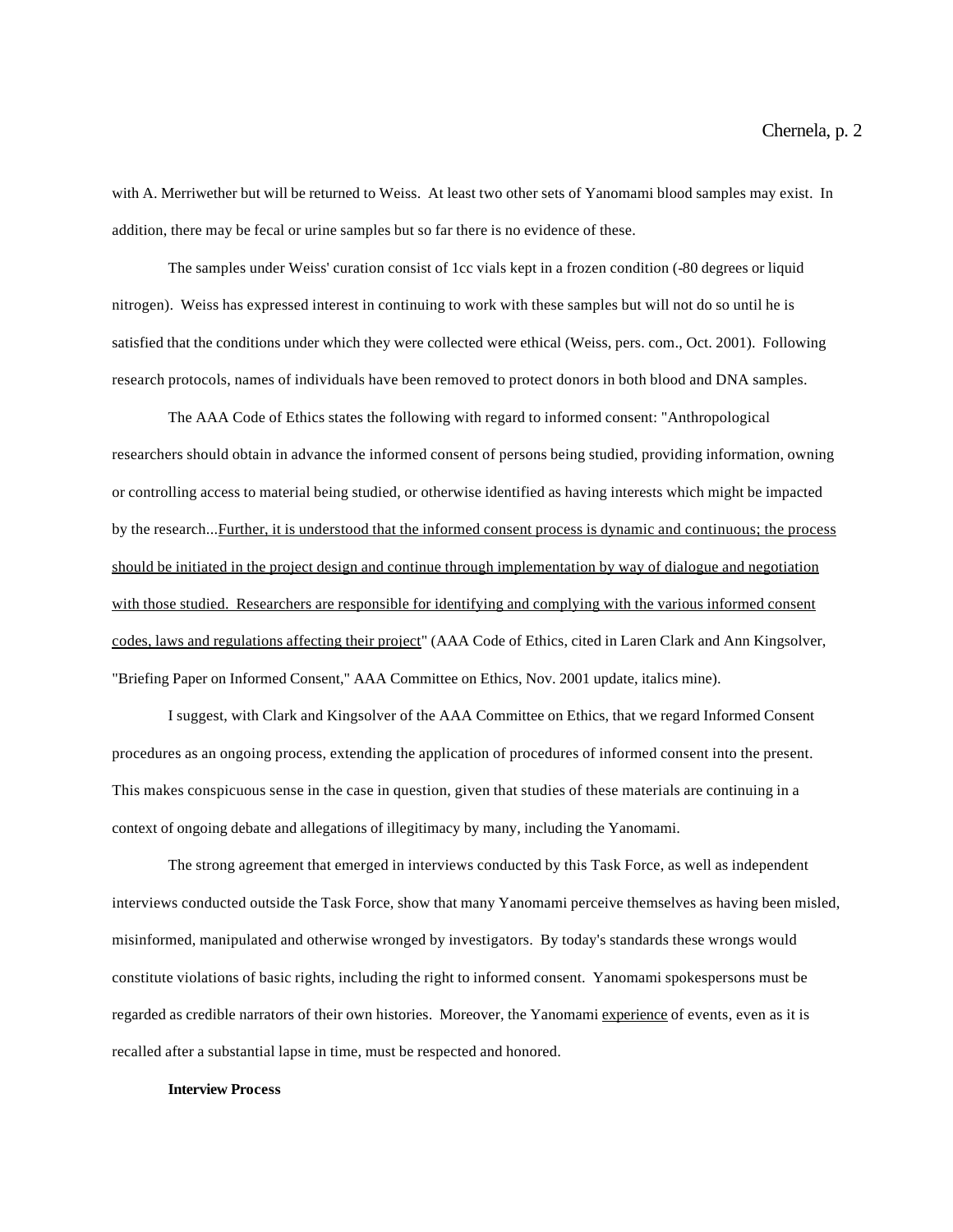I met with and interviewed three Yanomami spokespersons: Davi Kopenawa (Demini village, Brazil, June 7, 2001); José Seripino, (Washington DC, October 2001; Xakita, Venezuela, Nov. 22, 2001); and Julio Wichato (Xakita, Venezuela, Nov. 22, 2001).

First, a word about the shortcomings of the interview process. The people I interviewed were were chosen for their availability and communicative abilities rather than through any rigourous procedures or attempts to meet standards of representativity. As a result, the three interviewees represent bilingual Yanomami, a distinct minority.

A different concern is the construction of memory through the passage of time and the debate itself. The events in question occurred over thirty years ago. If the interviewee had participated in the vaccinations or blood sampling, he would have been a child at the time. Seripino and Kopenawa seem to have recalled the experience, although they were then children of nine or ten. Wichato appears to base his information on reported speech from relatives in Torita who had been vaccinated by the Neel team.

Moreover, the debate itself has shaped the narratives, creating a collective past through various narrative resources. Each person interviewed had been affected by the debate generated by Tierney's book and had been drawn into the dialogue before our meeting. For example, Kopenawa reports, "An anthropologist entered Yanomami lands in Venezuela. Many people know about this. ...This book told stories about the Yanomami and it spread everywhere. So I remembered it when our friend [unnamed anthropologist] mentioned his name. When that young man spoke the name I remembered. We called him Waru. He was over there in Hasabuiteri... Shamatari...A few people -- Brazilian anthropologists -- are asking me what I think about this." Both Kopenawa and Seripino recall meeting with Tierney. My choice of Wichato, the third interviewee, was based on my attempt to find a spokesperson without ties to either Tierney or Chagnon. As I later learned, Wichato's friend Alfredo was one of Tierney's pilots. (The redundancy in persons interviewed is likely to be related, again, to issues of bilingualism and availability.)

Nonetheless, these interviews, however flawed, provide a strong argument and consensual case that the blood sampling procedures of the Neel expedition of 1968, as recalled, did not meet criteria of informed consent by study participants. The following allegations, made by interviewees, call for concern. They hold that:

1) the collection of bodily samples was conducted without full disclosure (see below for difficulties attached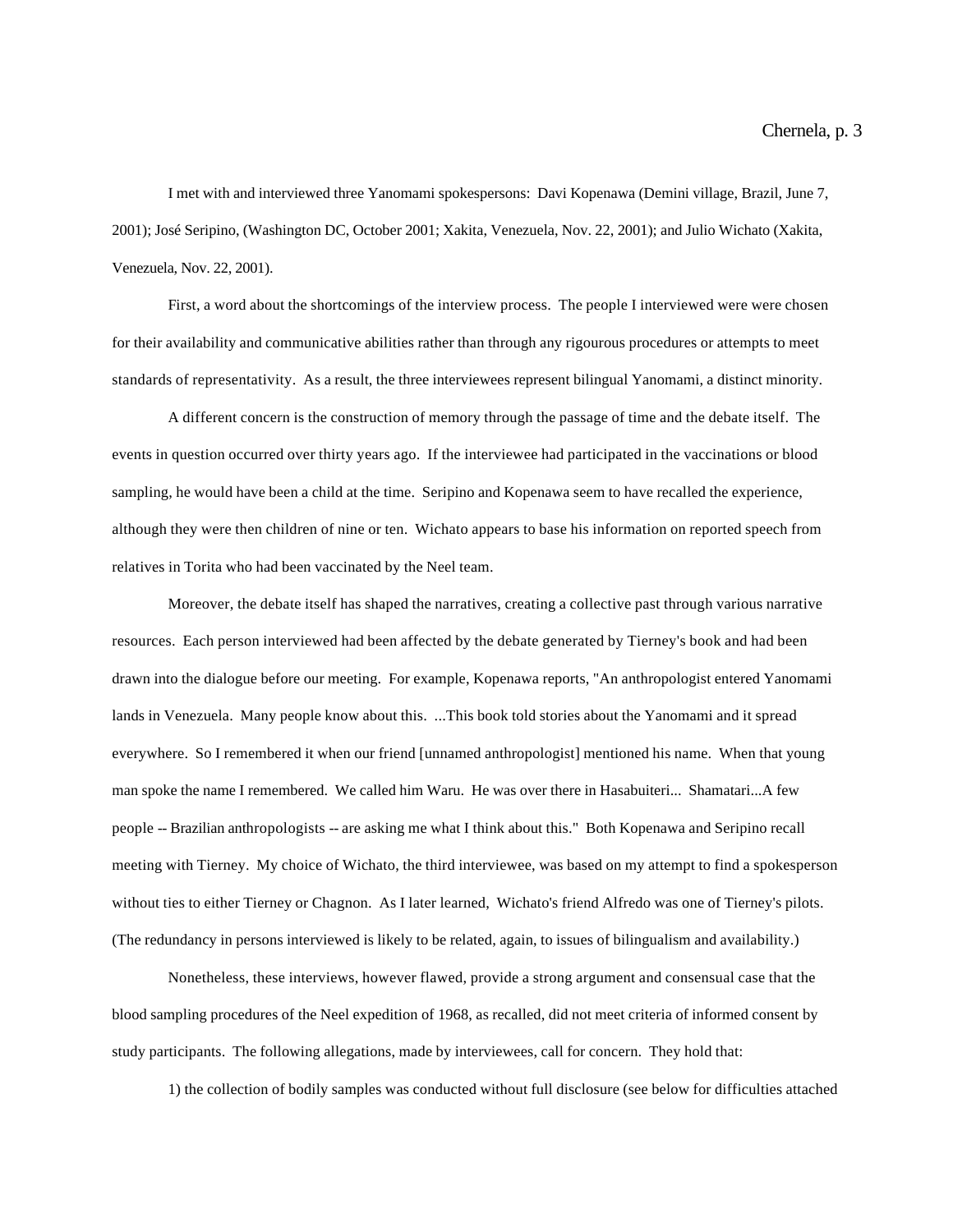to this standard);

2) the description of study goals contained elements of deception;

3) the duration of research and preservation of materials, not explained, offends Yanomami custom and respectful treatment of the deceased;

4) the Yanomami were treated in less than a humane manner; as stated by several, they were treated "as animals."

I here present excerpts of the narratives. See complete interviews in this set of postings.

# **CONSENT TO WHAT?**: **CONFUSION OVER GOALS**

# **Lack of Full Disclosure**

All conversations were independent; yet all speakers held that explanations that accompanied blood collection were inadequate.

Davi Kopenawa is a prominent Yanomami spokesperson. He has presented the case of the Yanomami internationally for over twenty years. Davi was raised near Toototobi, where he lost his mother to the measles epidemic and where he and his family were among those whose blood was collected by the Neel/Chagnon expedition. He first learned Portuguese through contacts with missionaries and later by working for FUNAI, the Brazilian agency charged with indigenous affairs. Kopenawa returned to the Yanomami area and trained with his father-in-law as a shaman. Davi is an effective mediator who has travelled widely on behalf of the Yanomami. For example, I have met with Davi Kopenawa 4 times, once at an international conferences in New York, twice in the city of Boa Vista, and once in his village, Demini, in the Parima highlands. This is the third interview I have conducted with Davi, and the first for this Task Force.

In interview with him, recorded in Demini, June 7, 2001, Kopenawa had this to say:

Davi: "He [Chagnon] arrived, like you, making conversation, taking photos, asking about what he saw. He arrived as a friend, without any fighting. But he had a secret...."When the doctor requested something he [Chagnon] translated it... But he didn't explain the secret. We didn't know either -- no one understood the purpose of giving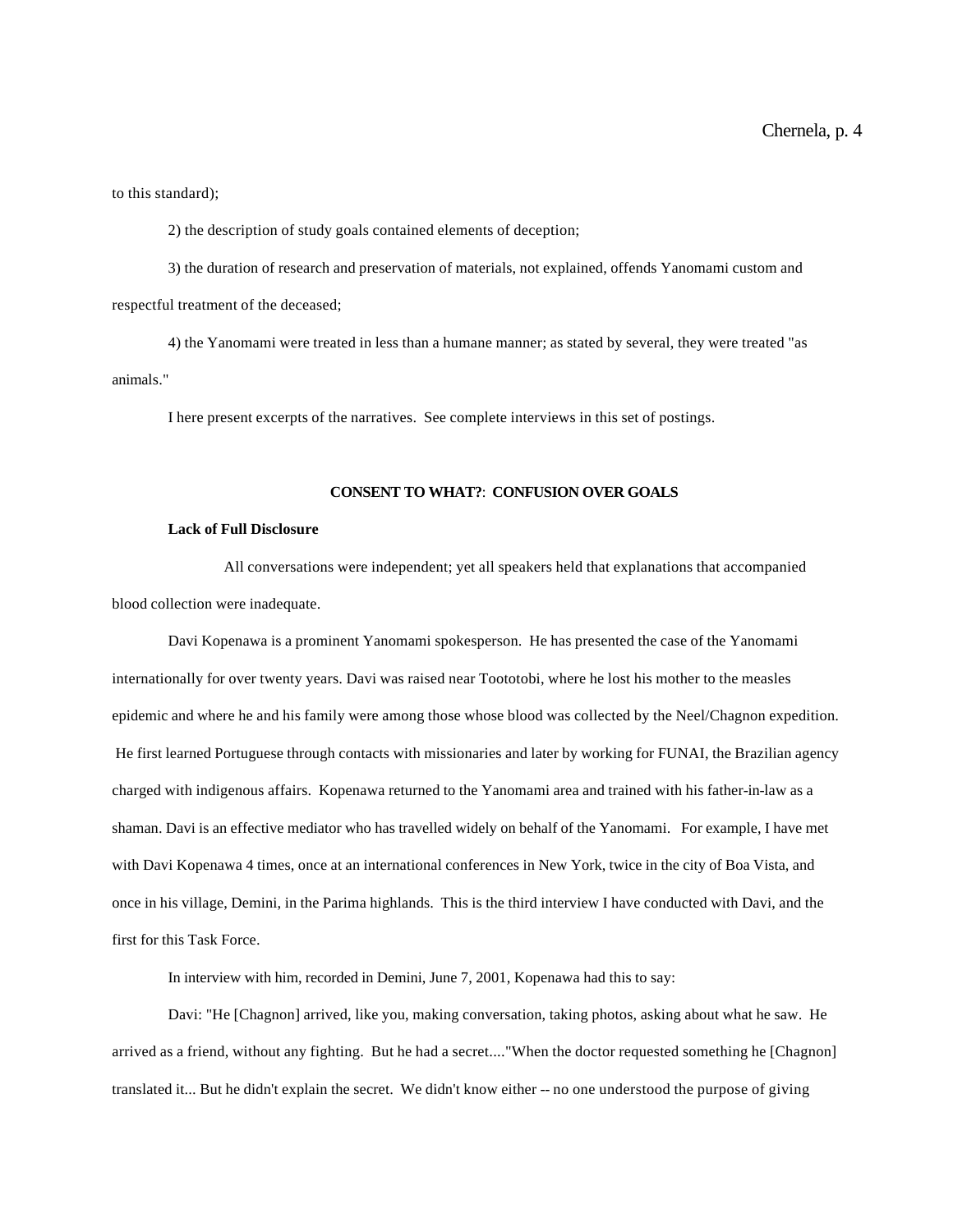blood; no one knew what the blood had inside it...."

Janet: "But he didn't explain why?"

Davi: "The Yanomami were just supposed to give blood and just stand around looking. He didn't talk about malaria, flu, tuberculosis, or dysentery. ..Husband, wife, and children went as a group. They always took the blood of one family together...It was a bottle -- a big one -- like this. He put a needle in your arm and the blood came out. He paid with matihitu -- machete, fishhooks, knives."

# **2. José Seripino**

The lack of full disclosure suggested by Kopenawa is reiterated by Seripino for the Venezuelan case. José Seripino is a Yanomami leader of Koparima village in the Upper Orinoco in Venezuela. Active in bilingual education efforts, he represents his village in SUYAO (Shabonos Unidos de los Yanomami del Alto Orinoco) and the Yanomami people in the Venezuelan National Indian Council, CONIVE. Recently he was appointed to the staff of the governor of Amazonas state in the role of Commissioner for the Upper Orinoco. Jesus Ignacio Cardozo Hernandez is head of the Venezuelan Commission to investigate the allegations of Darkness in El Dorado. He is also president of the Venezuelan Foundation for Anthropological Research (FUNVENA) and an adviser to SUYAO.

The following comments by Seripino were made in an address by him at George Washington University in conjunction with the 2001 Meetings of the Latin American Studies Association:

Seripino: "When they [the Neel team] arrived we Yanomami didn't know -- we didn't even understand Spanish at that time. I was in school. We didn't understand. But now we've learned... We began to defend our communities by educating ourseves in primary and secondary schools. So now we know all the bad things that happened. What are the bad things that went on? Taking blood. Taking skin [biopsies] [gestures]. I saw this. I was only ten years old. I thought, 'OK. This will help us. But what happened? We haven't seen the results. We were not consulted" (transcribed, Sept. 7, 2001).

## **3. Julio Wichato**, Nov. 22, 2001 [taped]

In order to obtain an opinion from a Yanomami who was familiar with health needs and the positive uses to which blood samples may be put, I interviewed Julio Wichato, a Yanomami nurse who has worked with the Ministry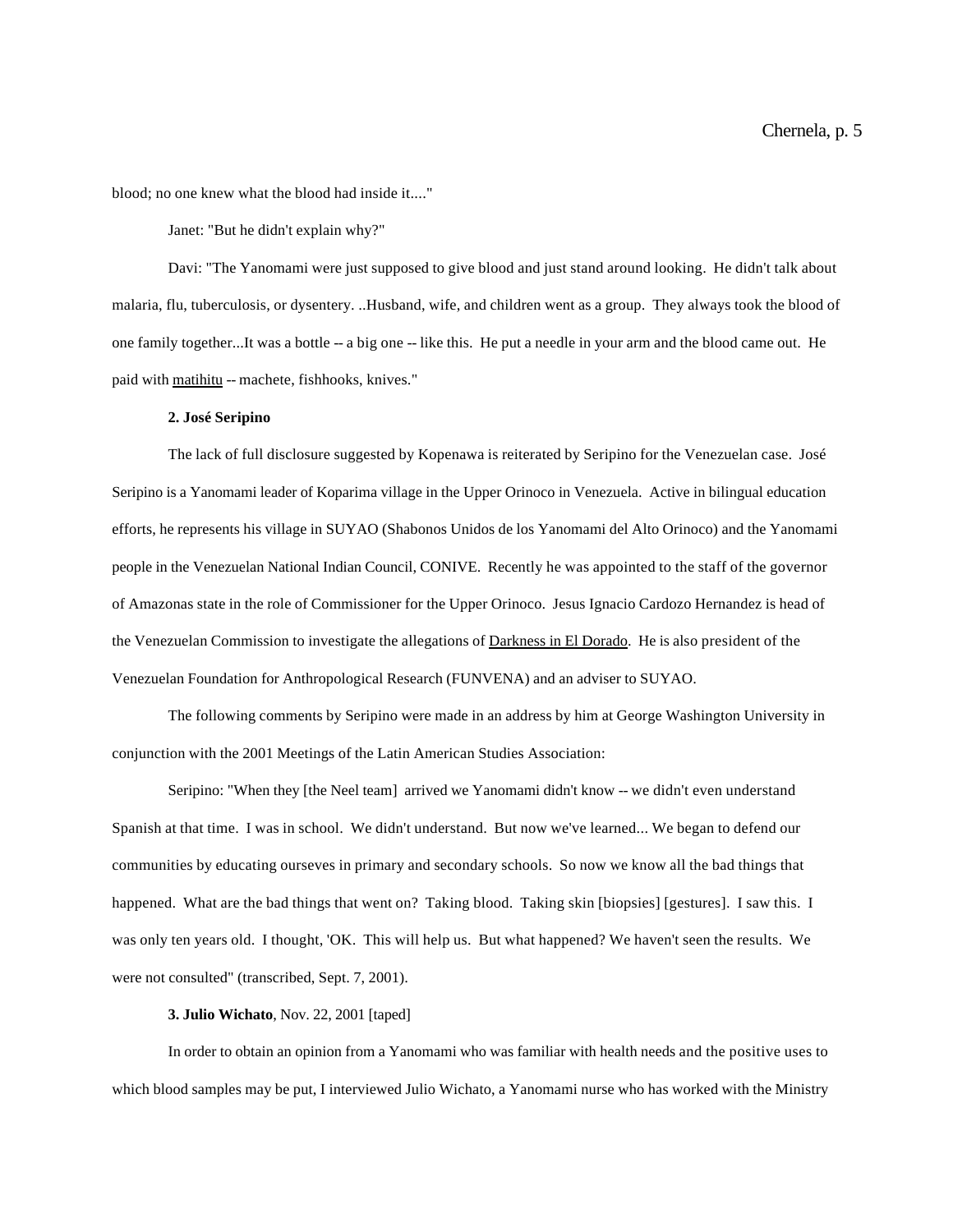of Health in the Yanomami area at Platanal for 18 years.

"They say that Chagnon took blood. I heard this...I think that Chagnon vaccinated these people to see if they would die. These people of Torita -- they say that Chagnon vaccinated to see if the medicine worked or if it was poison. Then he would go. People started to die and Chagnon left. And they died -- all of them!"

# **Consent to What**?**: Confusion over Goals**

Considered together, Kopenawa and Seripino make the case that those who participated did not understand the purpose of the sampling. Wichato's version of the vaccinations, although an obvious misunderstanding, is the most troubling because it suggests the kinds of meanings and purposes that have been attributed to the collection team over time.

These findings raise the following questions: Who is responsible for the interpretation of the researchers' explanation? Should not responsible researchers attempt to ensure that an explanation is well understood? If this is so, these interviews suggest that explanations were either insufficient or misleading. To what point in time do these responsibilities extend? Here the issue of informed consent as an ongoing process, as outlined in the Code of Ethics of the AAA, becomes relevant.

# **Deception: Promises Unkept**

Yet another problem is the unanimous recollection of unkept promises of direct health benefits. The evidence is overwhelming that the Yanomami understood that results of the blood studies would contribute to their own well-being in combatting disease.

All three people expressed concern that results had not been provided to them. In the absense of reported results, the utility of the samples was, to them, questionable.

Davi: "...Now we are asking about this blood that was taken from us without explanation, without saying anything, without the results. We want to know the findings. What did they find in the blood -- information regarding disease? What was good? Our relatives whose blood was taken are now dead. My mother is dead; our uncles, our relatives have died. But their blood is in the United States. But some relatives are still alive. Those survivors are wondering -- 'What have the doctors that are studying our blood found? What do they think? Will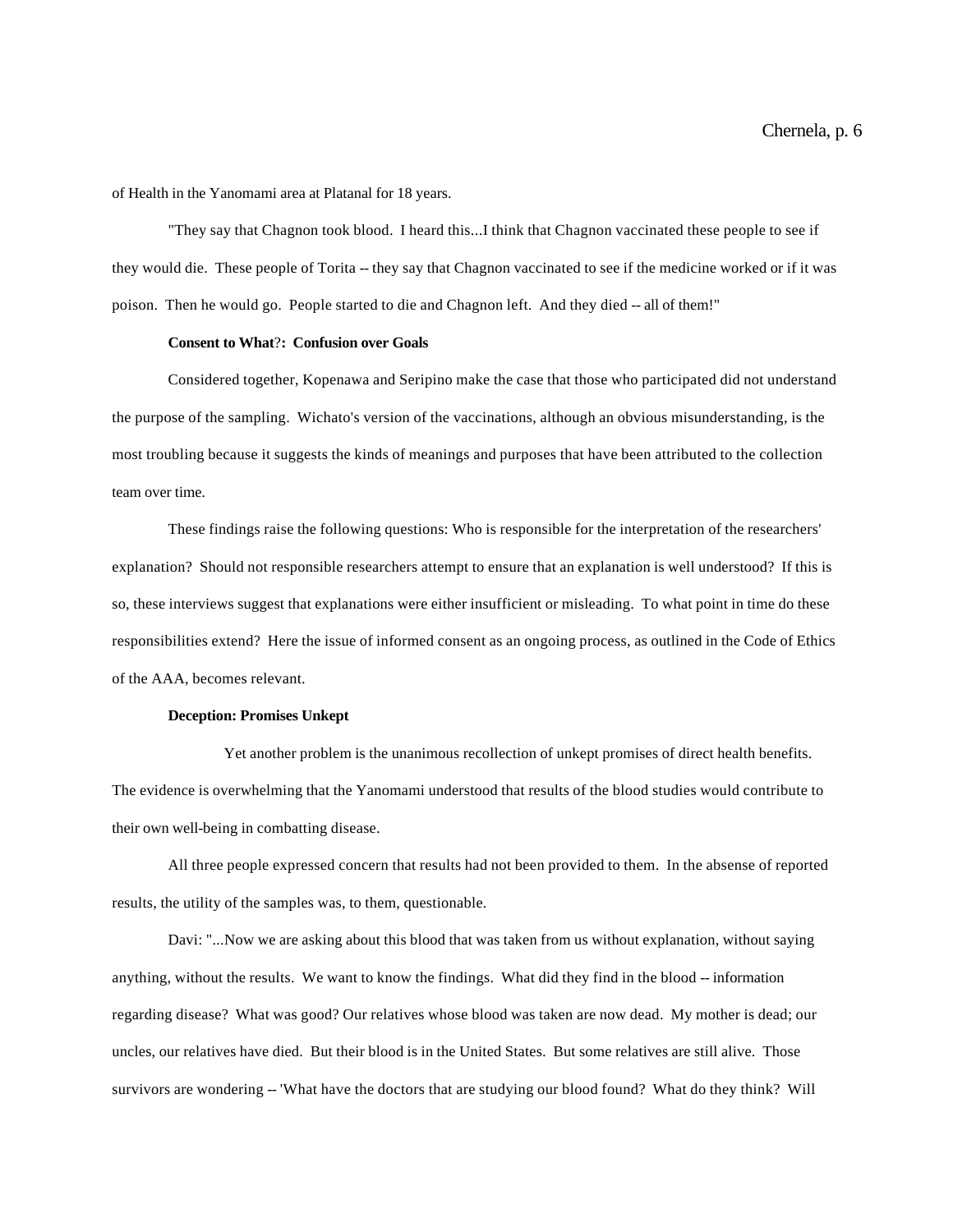they send us a message? Will they ask authorization to study and look at our blood?'"

That the collections were said to be related to health benefits is further substantiated in testimonies to the Task Force by two members of the 1968 field team, Ernesto Migliazza, a linguist specializing in the Yanomami language who accompanied the expedition, and Napoleon Chagnon. Both state that individuals were told that blood was taken so that they could look for disease inside the blood (Trudy Turner, p. 17; report to Task Force).

In a telephone interview with Jane Hill, Head of the Task Force, Migliazza stated that in each village, the Yanomami were told that the project would look for diseases that were "inside," "in the blood" (Hill transcript, June 12, 2001). In a telephone conversation with Napoleon Chagnon, conducted March 18, 2001, Ray Hames reports that "[Chagnon] said that for a year prior to Neel's arrival and during the collection phase he told the Yanomamo in all the villages to be sampled that Neel's team wanted to examine their blood in order to determine whether there were things that indicated whether or not they [had] certain kinds of diseases, especially shawara (epidemic diseases) and that this knowledge would help treat them more effectively."

If promises of health benefits or results were delivered, they were never kept. This is serious, since Yanomami health needs are great and medical services have been inadequate. In a different conversation I had with Davi Kopenawa in 2000, before the news of the Tieerney book, he said, "We [the Yanomami] already have an enemy among us -- it is disease." The Yanomami face serious threats to their health. Among the most serious of these are the diseases malaria and river blindness, both requiring blood collection, and, as in cases of advanced malaria, transfusions. It is therefore all the more important to ensure that collection standards are met and that promises linked to health care are not abused, in turn discrediting and thereby undermining the few health care services available.

Moreover, the possibility remains that these promises were never intended but served as instruments in motivating participation. If the Yanomami were made promises without any intent of fulfillment, this constitutes an attempt to persuade, in order to obtain samples, under false pretenses. It is a breach of ethics.

# **Respecting Custom:** "**Whatever is of the Dead**"

The retention of the samples creates a potential offense to Yanomami beliefs regarding the dead and their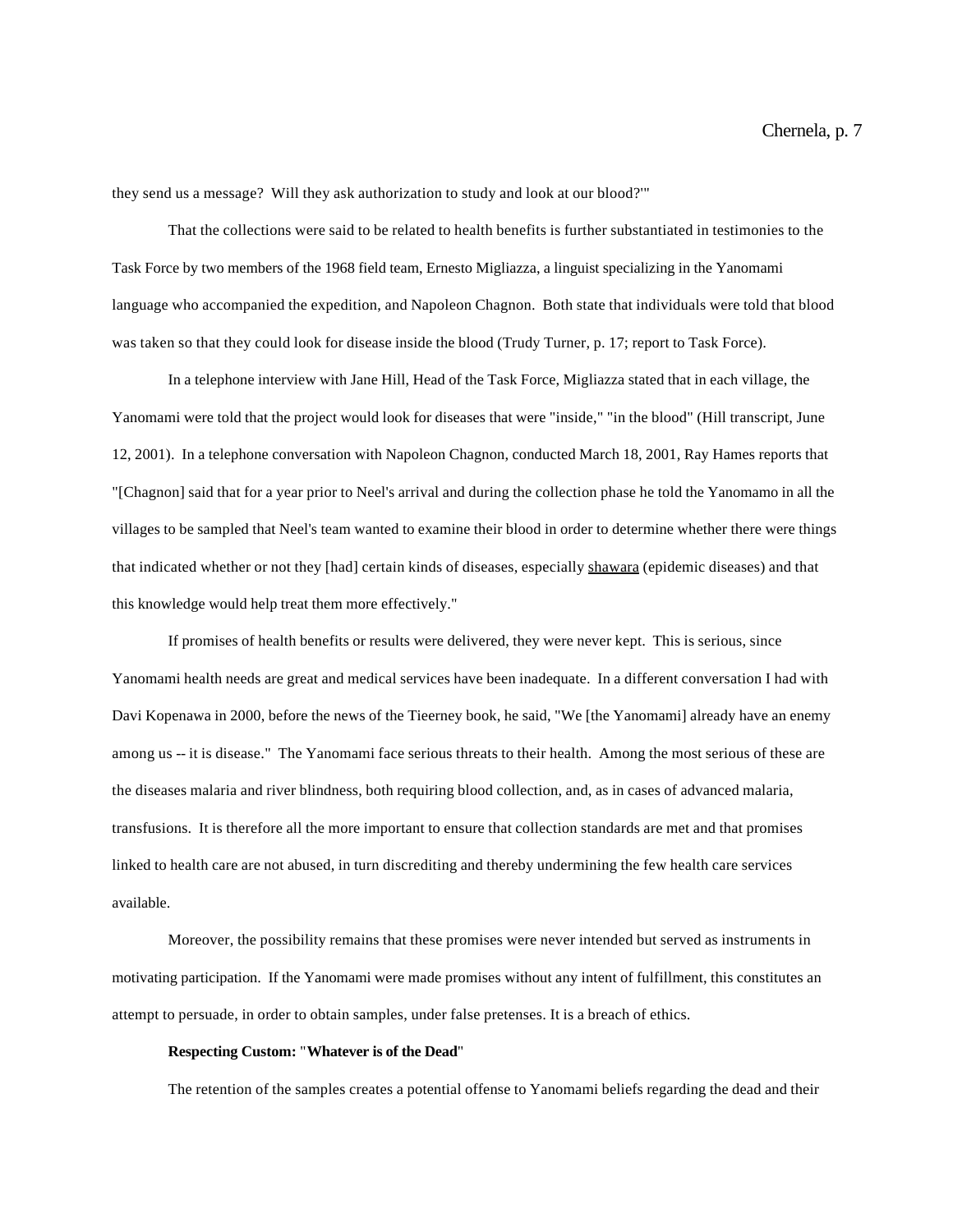# remains.

Davi Kopenawa: "My mother gave blood. Now my mother is dead. Her blood is over there. Whatever is of the dead must be destroyed. Our custom is that when the Yanomami die, we destroy everything. To keep it, in a freezer, is not a good thing. He will get sick. He should return the Yanomami blood; if he doesn't, he [the doctor] and his children will become ill; they will suffer."

Perhaps a medical researcher cannot be expected to understand the concerns of a population not his own. This problem, however, merely underscores the importance of a participating anthropologist -- in any medical research -- whose role it is to ensure that the population has understood the goals of the procedures in which they are asked to participate. Moreover, an anthropologist, especially one who works closely with study participants over the long term, is in an opportune position to discern the concerns of participants and to address them. Indeed, I would hold that (s)he is morally compelled to do so.

#### **Longevity of Consent**

It is apparent that the Yanomami were not informed of the storage of the samples and their long-term research uses, issues that are of substantial relevance to them because of customary laws concerning death. In addition, the long-term use of samples raises questions regarding a shift in goals as explained during collection but altered over time. These concerns, again, point to the utility in approaching informed consent as a dynamic process, rather than a static procedure.

One might ask whether any investigator can anticipate the future research uses of samples? Indeed, in 1968 neither Neel nor any other collector of bodily samples could have requested and obtained consent to study DNA extracts to determine proximity of relationship or propensity for a disease. Most of the techniques currently applied to the samples were not possible in 1968. The Yanomami cannot be said to have given consent in 1968 to the uses to which DNA could be put in 2002. Not, that is, unless they gave blanket consent.

## **Treating the Yanomami as animals**

Finally, two speakers, Kopenawa and Seripino, sum up the treatment by researchers this way: Davi Kopenawa: "These anthropologists are treating us like animals -- as they would fish or birds."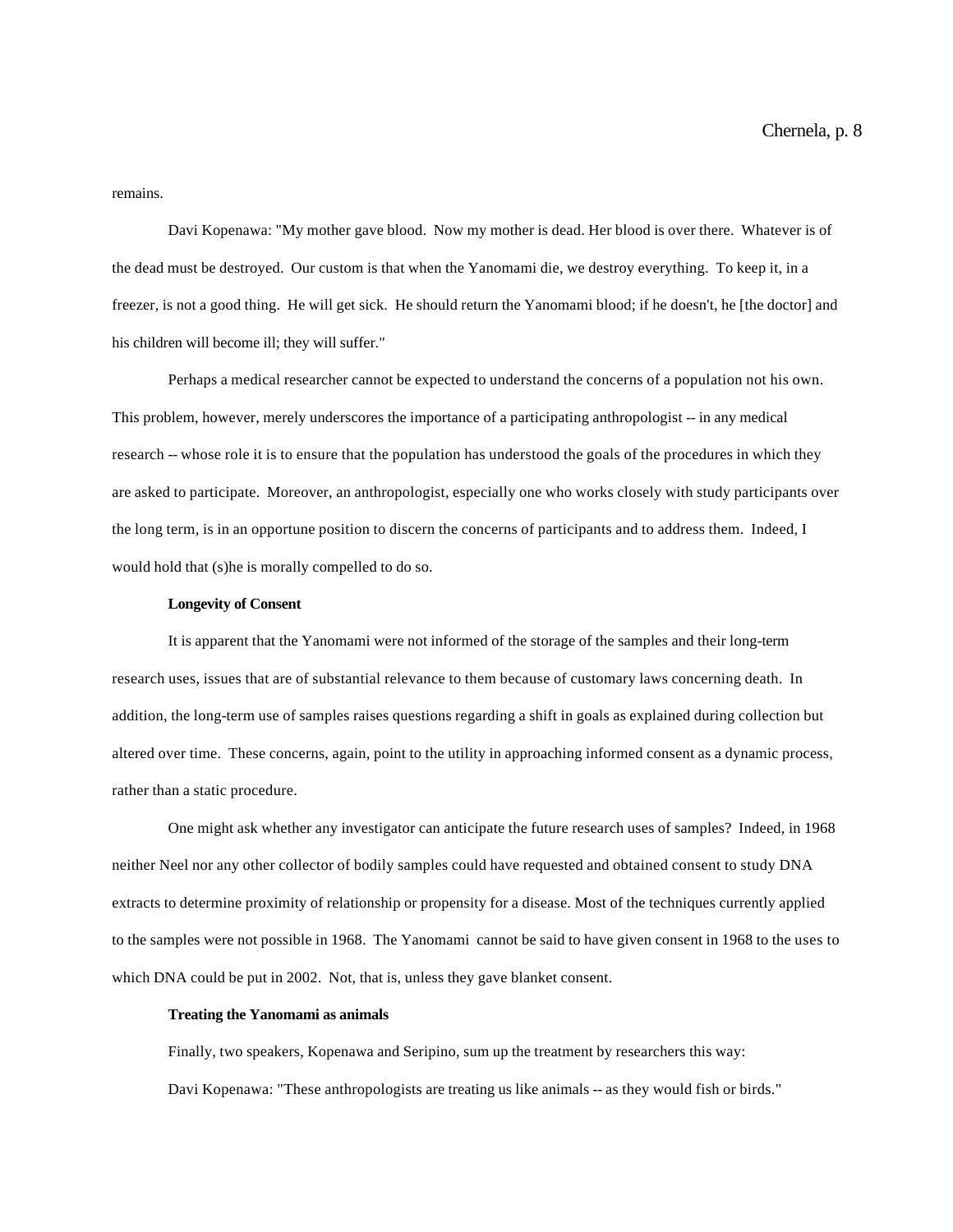José Seripino: "It [the blood] HAS to be destroyed! They are treating us like animals! We are human beings!

These statements well illustrate the ongoing insult to the Yanomami of past acts. They call for remedial action to correct wrongs.

# **"KEEPING THE PAST**"

An important problemic that has emerged is the difference in perception of what is considered "beneficial" to a study population. When the narratives of Yanomami interviewees are compared with those collected from U.S. researchers, a fundamental misunderstanding emerges. The two groups are shown to be operating under profoundly different sets of values and assumptions.

For the researchers, the samples are important sources of information on genetic variation within Yanomami sub-populations as well as comparison with other populations around the world. The very ability to reconstruct relationships in and among populations over time is that which the researchers value, assuming it to be beneficial and advantageous universally and absolutely. These benefits extend to the Yanomami, who provided the materials.

D. Andrew Merriwether, who is currently studying DNA extracts made from the Neel bloods at the University of Michigan, discussed their importance: "These samples are an incredibly important snapshot in time. It would be a tragedy to lose them. I am hopeful the Yanomama people will be interested in maintaining this wonderful resource in some form. It is after all part of their own legacy. I am hopeful that we can discuss options that would honor the Yanomama concerns about their ancestors, without completely losing this window into the past" (correspondence D. Andrew Merriwether, 15 Oct 2001, italics mine).<sup>1</sup>

Ken Weiss, who curates the Yanomami blood samples at Penn State University, writes, "The samples have been used to understand the amount of genetic variation in Yanomami populations and how it differs among the many villages. The purpose was to see how that amount of variation compares with variation in studies of other populations around the world, including the United States. The samples were also studied for various traits related to health. Dr. Neel and his colleagues wanted to know how human genetic variation arises and how village life spreads variation around, over the generations, as people move during their lives, marry, and have children of their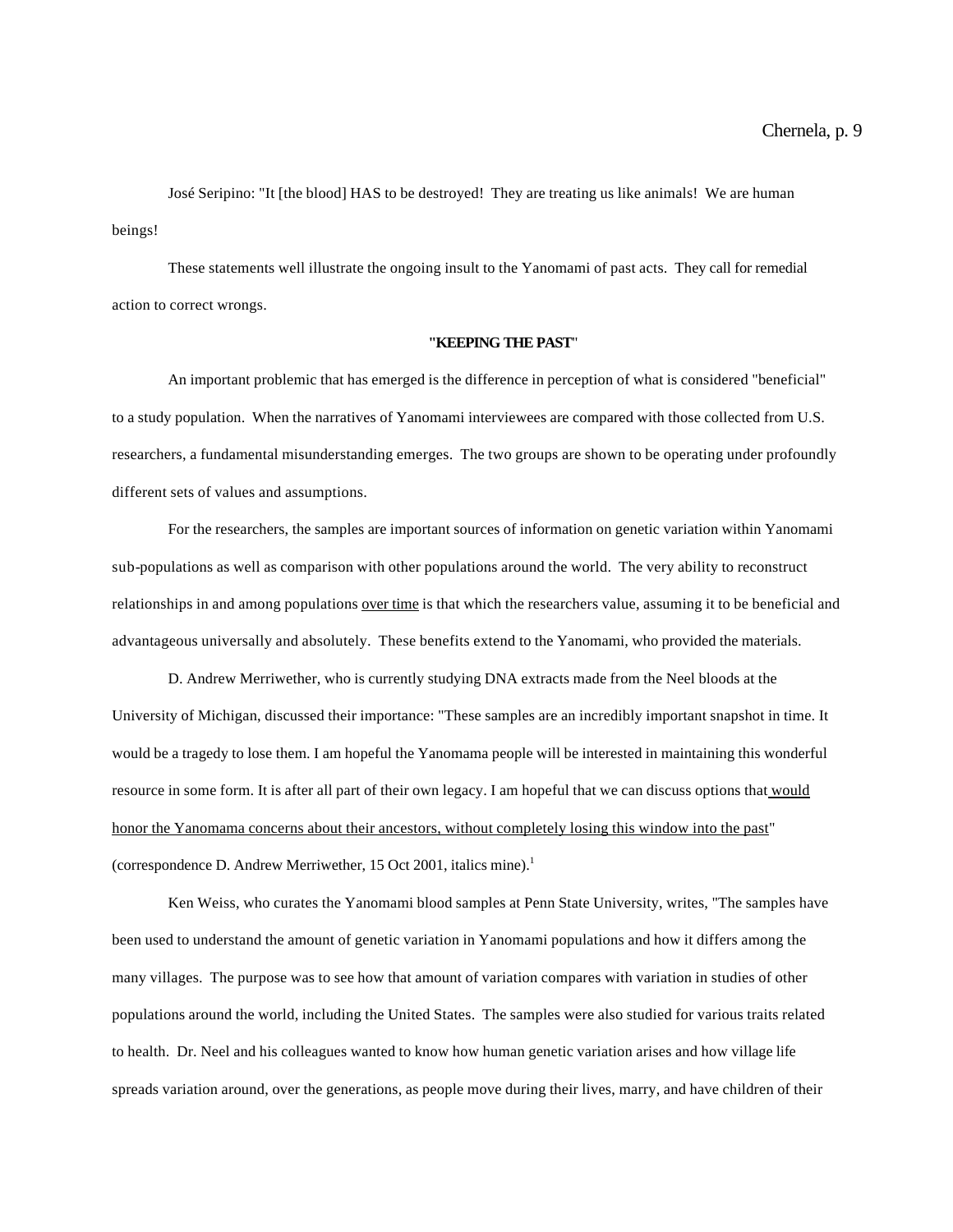own." (Ken Weiss, Oct. 2001).

Again, Merriwether: "We are mostly interested in how behaviour and demographic history affect the pattern of genetic variation that we observe. Because the Yanomama have been so well studied, we know from their own oral history a great deal about how they have moved about and how villages have fissioned and joined over the past 100 years. We hope to make use of that information to inform our mathematical modeling of genetic variation to fine tune our methods. It may allow us to look back in time further than oral histories allow and let us (and the Yamomama) reconstruct much earlier times in South America. This is a direct extension of work I began with Dr. Neel in the five years preceding his death. We hope the data collected on the Yanomama may also aid in our studies of the initial peopling of South America" (correspondence, Merriwether, 16 Oct 2001).

Yanomami thinkers, however, may not assign positive value to reconstructions of their past. Davi Kopenawa described his objection to the work of Napoleon Chagnon this way:

Davi: "He arrived as a friend, without any fighting ... But, later what happened was this. After one or two months he started to learn our language. Then he started to ask questions, 'Where did we come from, who brought us here?' And the Yanomami answered, 'We are from right here! This is our land! This is where Omam placed us. This is our land...' He wrote a book. When people made a feast and afterward a fight happened, the anthropologist took alot of photos and also taped it. This is how it began. The anthropologist began to lose his fear -- he became fearless. When he first arrived he was afraid. Then he developed courage. He wanted to show that he was brave. If the Yanomami could beat him, he could beat them. This is what the people in Toototobi told us. I am here in Watorei, but I am from Toototobi. I am here to help these people. So I knew him. He arrived speaking Yanomami. People thought he was Yanomami. He accompanied the Yanomami in their feasts...taking [the hallucinogen] ebena, and after, at the end of the feast, the Yanomami fought. They beat on one anothers' chests with a stone, breaking the skin. This anthropologist took photos. And so he saved it, he "kept" the fight. So, after, when the fight was over, and the Yanomami lay down in their hammocks, in pain, the anthropologist recorded it all on paper. He noted it all on paper. He wrote what he saw..."

That which the researchers value in the reading of DNA may be what the Yanomami, as suggested by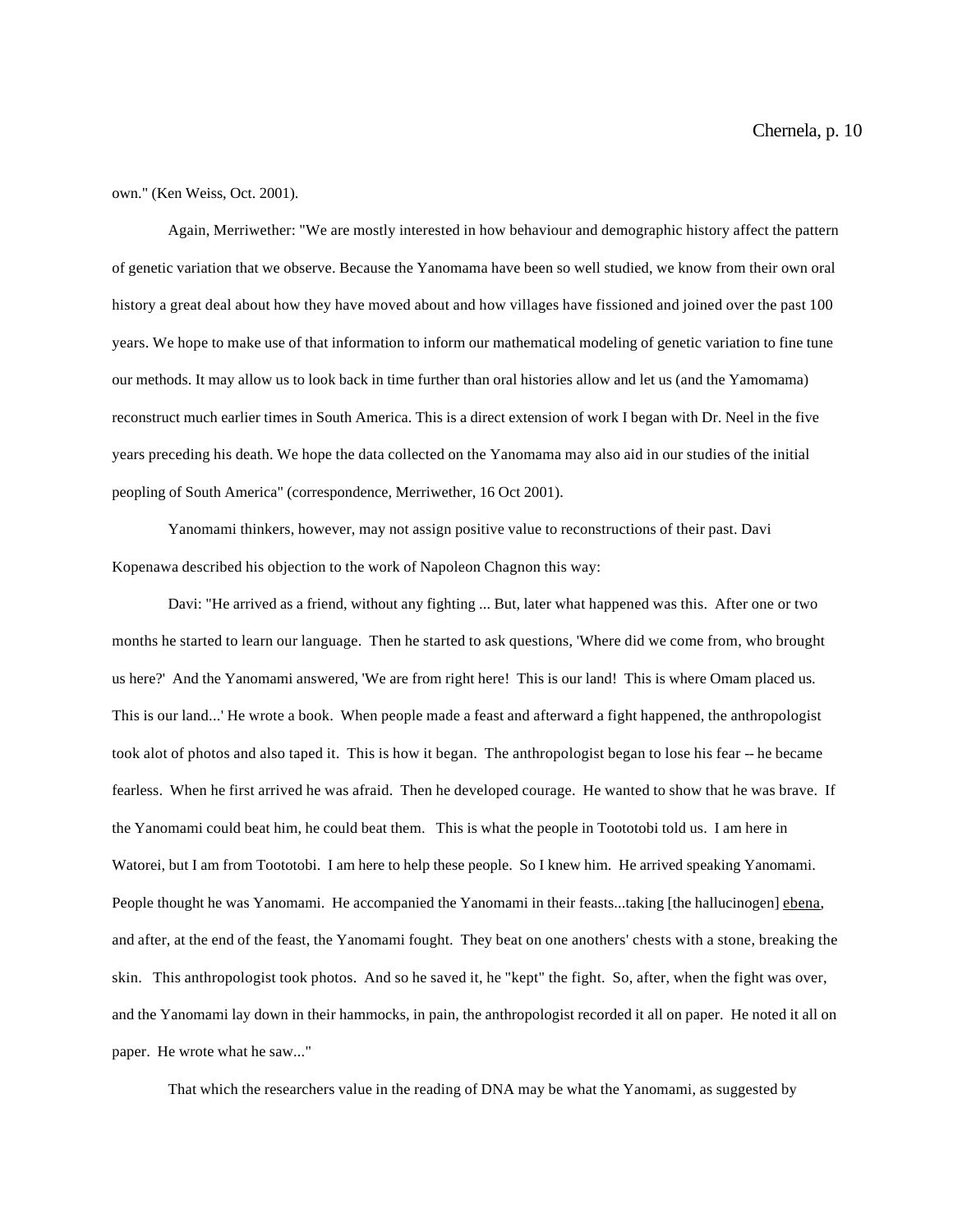Kopenawa, do not wish. DNA is a text that carries information about individuals -- their uniqueness and their relationships to other individuals. For the researcher that which is valued and assumed to be universally beneficial is the way DNA, as Merriwether puts it, provides "A window into the past." Because DNA carries the genetic code for each individual, and can be used in measuring the degree of (genetic) relatedness of individuals to one another, DNA, "keeps" the past and allows one to "read" the information it carries -- to read that past. In this sense, as a text that can be read for the meanings or information it carries about the past -- about individuals now dead, their relationships to one another as individuals and as aggregates -- DNA is analogous to the notes, books, photos, and other forms of "keeping the past" that concern Davi Kopenawa. This very conserving capability, enabling a reconstruction of past information is highly prized by the researcher. But it may be rejected by the Yanomami.

In a document (November 11 2001) intended for presentation to the Yanomami at theNovember meeting in Shakita village, Merriwether described his work this way:

"Over the past ten years I have worked with DNA extracted from blood samples collected from Yanomama people from Venezuela and Brazil, by Dr. James V. Neel and coworkers, and Dr. Doug Crews and coworkers. I have been interested in studying population movements and population history and evolution by looking at the patterns of genetic variation in Native American peoples. While people may only recall their history for a few generations, or even tens of generations, a person's DNA holds clues to the entire history of a person's ancestors. I have been especially interested in using genetic variation to try and infer the early histories of indigenous populations, and to use genetic variation to try and learn more about the distant pasts of these peoples. We do this by studying the populations present today, and seeing how their life-ways affect the pattern of genetic variation we find, and then use modeling and statistical approaches to see what kinds of patterns in the past could give rise to the variation we see today. Because the history of Yanomama village fissioning and mergers is well known for the past 50-100 years, and because ethnologists and biological anthropologists have studied the Yanomama culture and history, we can see how well these genetic techniques can capture the events that we know to have happened. This detailed knowledge of population movements and village histories make the Neel collection of Yanomama bloods and DNAs unique. Further, because most of these samples were collected before much of the recent upheavals by disease and violence,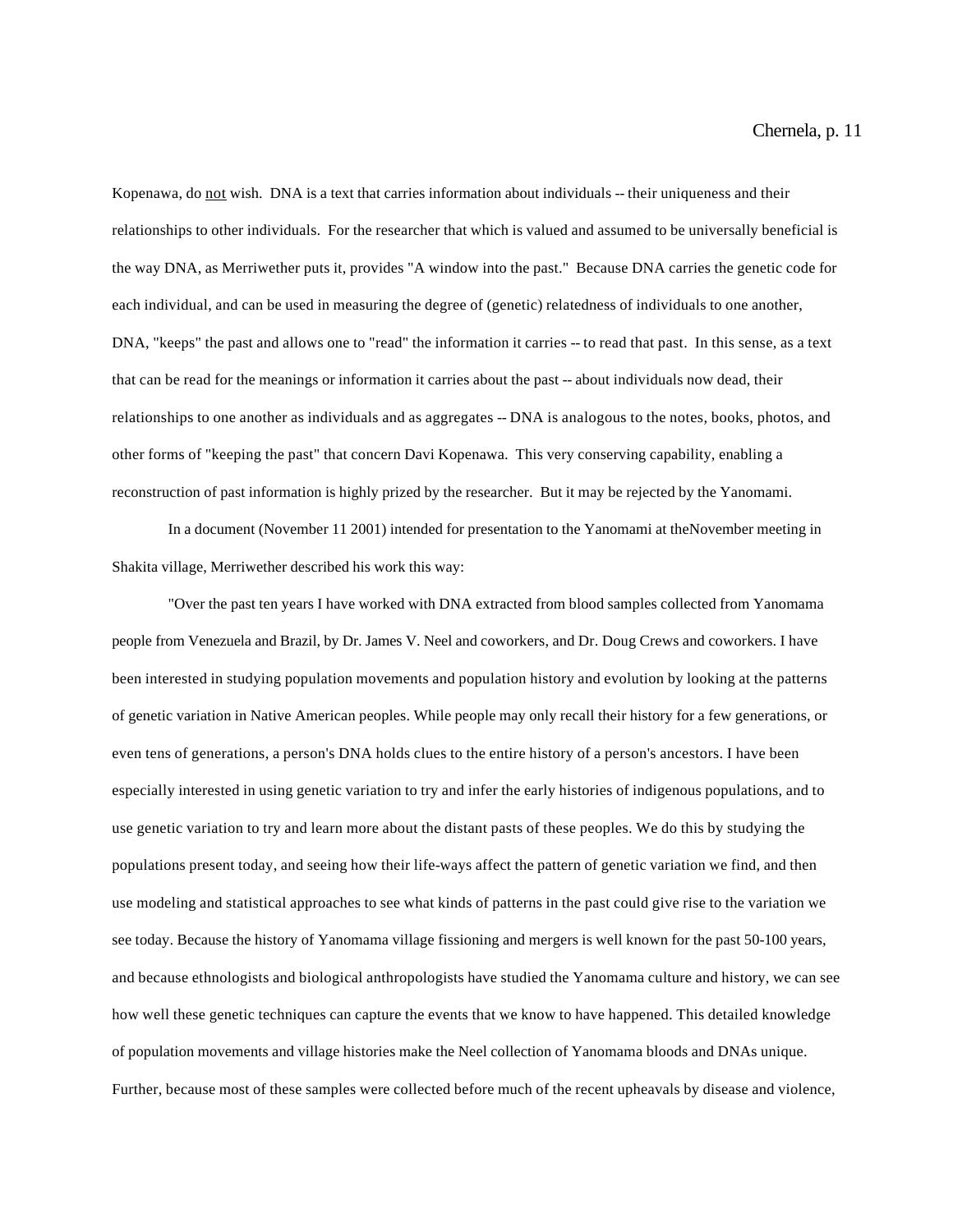they represent a critical snapshot in time of the Yanomama people. Maintenance of this genetic resource will also help ensure that this important documentation of Yanomama history will not be lost" (Merriwether, Nov. 11, 2001).<sup>2</sup>

### **The Ethics of Collection: Researchers' Viewpoints**

Both Ken Weiss and Andrew Merriwether have expressed interest in continued work with the samples. Both have said that they assume the samples were collected in accordance with ethical norms.

For example, Ken Weiss writes, "My understanding has been that these samples were obtained from Yanomami who volunteered to participate in Dr Neel's studies, and that the samples were exchanged in a fair way for various goods that were of value to the Yanomami as the blood samples were of value to Dr Neel. I also believe that his general explanation of the use of the samples was honest and reflects what has been done with the samples." In a different correspondence, Weiss writes, "I believe that my use of the samples has been completely proper, dignified, and respectful of the Yanomami" (October 2001).

Weiss has expressed opposition to the ongoing study of the bloods without adequate and authorizations from the Yanomami. Weiss limited his research in ways he thought protected Yanomami rights: "These samples have been analyzed by many scientists. I have done some of that work, but I have not studied questions that I thought would not be right to study. For example, I have a student who wanted to study some of the specific genealogies (families). But my understanding is that the names of ancestors that we would to use for such work were obtained in a way that may not have been proper, such as by paying enemies of a person to provide names of that person's ancestors. So I did not allow my student to use the genealogical information in his work" (Weiss Oct. 2001).

Weiss describes the conditions under which he would continue studying the Neel samples: "I would like to have the Yanomami's permission to continue to study these samples. I would not to reveal the names of specific individuals (I do not know these names). If there were any way in which these samples would be of monetary value, I would either refuse to do that, or would make arrangements so that the Yanomami would receive benefits, but I do not think this is likely to happen (and as far as I know, nobody has made money from these samples)."

On another occasion, he writes, "I would like to keep able to use these samples, and I think I have not done anything questionable in using them. But I also realize that the Yanomami have had a rough time and that they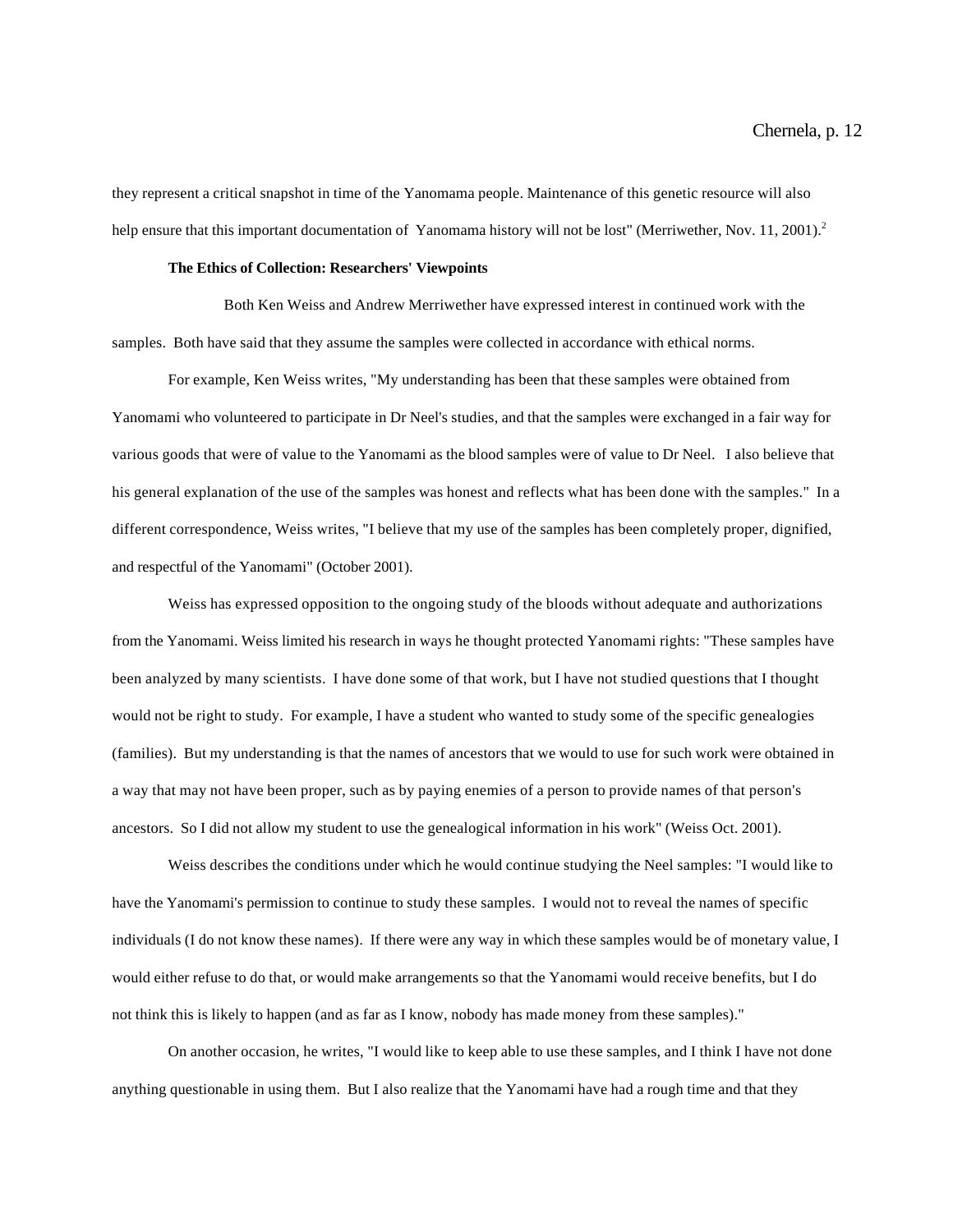attribute many evil things that happened to them to the trips that were made there 25 years ago. I have no interest in offending them, nor can I defend (or assail) those who collected the samples, since I was in no way involved" (Ken Weiss 30 Sep 2001).

In addition, Weiss has offered the following statement: "I and other scientists who have these samples would like to be able to continue studying them. But if this is not the wish of the Yanomami, I would not do so. I would also be willing to return samples to the Yanomami to do the ceremonies that honor the individuals who were sampled. But these samples are mostly anonymous, and were collected so long ago (and not by me) that I might not be able to identify which samples belonged to which people. I wonder if it would be most appropriate, and most honoring of the Yanomami whose blood made a contribution to science, to send back to the Yanomami a representative set of samples that could be honored in the name of all the individuals whose blood was taken, over so many villages and so many years. Even if I cannot identify each individual, I could for example return a sample from each of the villages that were visited. But before I could do this, we would need to work out an understanding of which samples should be returned, how they should be prepared and sent, and whether other laboratories need to participate in this symbolic gesture of tribute to the Yanomami and their contribution to world science."

Merriwether ensures participant protections. Samples were given ID numbers upon collection and again in the laboratory, making it impossible for anyone (other than Merriwether) to connect the genetic information with a specific person or family. Merriwether explains, "I keep the records in a locked office, in locked filing cabinets, that only I have the key for. The computer records do not contain any names at all. The names are only connected to the ID numbers on the original hard-copy participant sheets" (Merriwether Nov. 11). (It should be noted that the very anonymity of the sample intended to protect the individual precludes his receiving any benefits from the collection.)

Merriwether intends to return the bloods, now in his care in the department of anthropology at the University of Michigan, to Ken Weiss, at Penn State, and to continue working only with the DNA extractions. He writes, "I am, and always have been willing and eager to discuss my research and my field of research with the native peoples I study, and if this commission allows a dialogue to open up between the two groups, then this is likely to be a good thing" (Merriwether, 14 Oct 2001).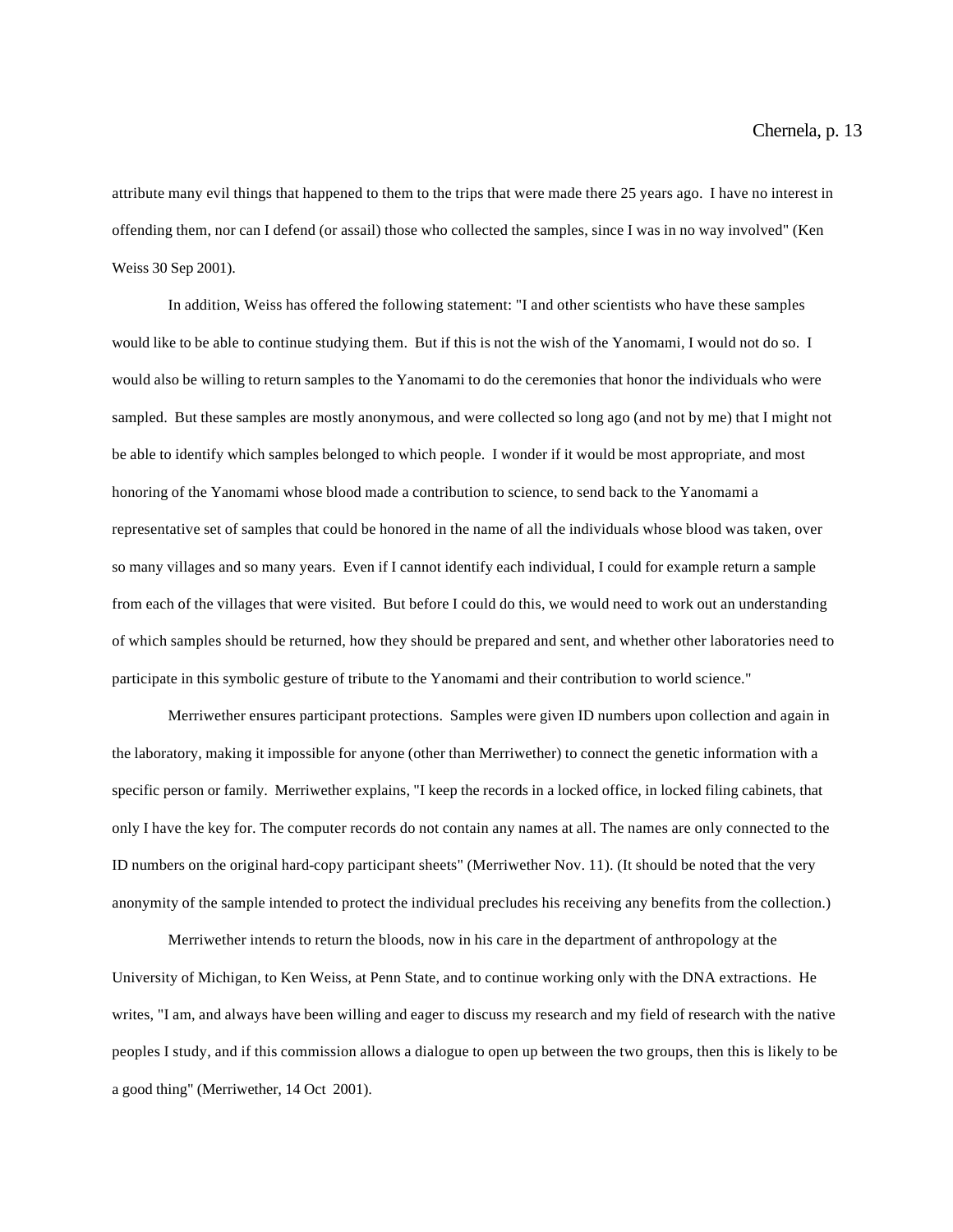### **The Ethics of Collection: The Task Force Viewpoint**

Whether the individuals subject to allegations acted for honorable motives or not, the point remains that with the passage of time thoughtful anthropologists and the Association itself have come to view those actions (including methods of collecting information) as reprehensible and unjustifiable -- acts that may have wronged, intentionally or not, the Yanomami. The strong agreement that emerged in interviews conducted by this Task Force, as well as independent interviews conducted outside the Task Force, show that many Yanomami perceive themselves as having been misled, misinformed, manipulated and otherwise wronged by investigators. By today's standards these wrongs would constitute violations of basic rights, including the right to informed consent. Yanomami spokespersons must be regarded as credible narrators of their own histories. Moreover, the Yanomami experience of events, even as it is recalled after a substantial lapse in time, must be respected and honored.

In Trudy Turner's report to the AAA Task Force on El Dorado, she writes, "We believe that the informed consent techniques used by the 1968 expedition would not measure up to contemporary standards" (Turner/Task Force 2002).

Turner, who interviewed medical researchers practicing similar methodologies at the same time points out, "It was not until the 1970s that additional clarifications and standards were set [in Infomant Consent Codes]." I would argue, however, that it would be wrong to condone past abuses on the basis of their commonality. I draw upon the language of the AAA Code of Ethics (Clark and Kingsolver, Nov. 2001) to reiterate that Informed Consent may be, indeed, should be, treated as an ongoing process, extending the application of procedures of informed consent into the present.

## **Discussion and Recommendations**

It should be understood that the uses to which these samples can be put is limited. Neither the blood samples nor the DNA extracts contain living cells. they cannot, therefore, be cloned. That the individual samples have been separated from the names of the donors suggests that linking genetic with behavioral data would be difficult, if not impossible. So, for example, these samples could not be used to test a hypothesis regarding killings per person and reproductive success. While a reproductively-successful male could be identified by number it would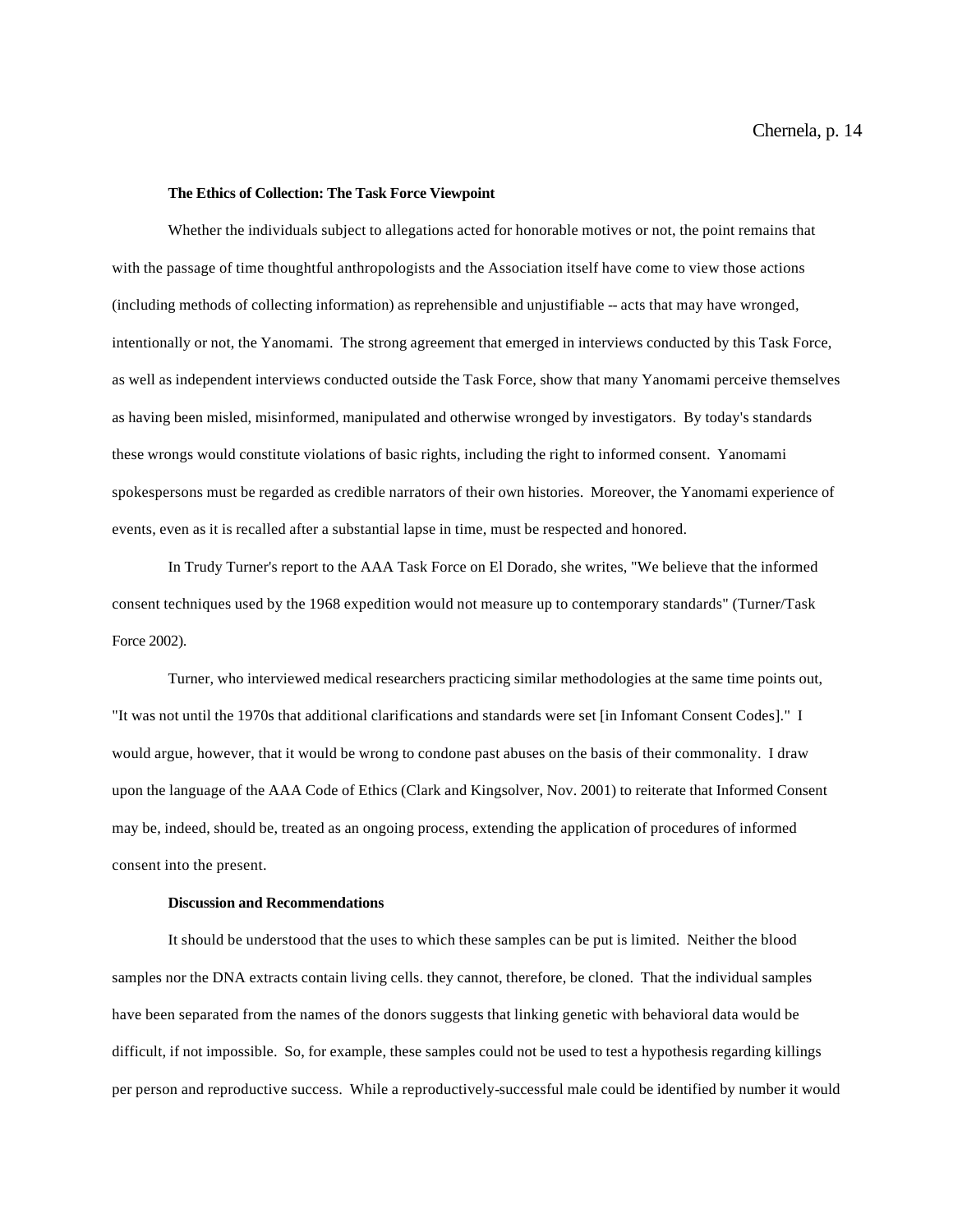be nearly impossible to link this finding to any behavioral, i.e., ethnographic, data. However, the samples are identified at the level of "village" or "community," and could easily be used to measure genetic relationships among groups and populations of several levels. They can also be used to compare the Yanomami, as a population, with other populations. It should also be known that no patens or profits have been made from the blood samples.

At the same time, the possibility remains that the Yanomami have not, to this day, received adequate and comprehensive information regarding the uses of their blood samples. It is here that the issue of informed consent as an ongoing process becomes relevant.

The Yanomami interviewed drew a distinction between sampling for purposes of health and sampling for purposes of investigation. They favored the first but objected to the latter. Testimonies collected from Yanomami by the Task force are unanimous in opposing further investigative research use of the samples at this time.

For the scientists involved, the benefits of knowledge to be gained are here assumed to have universal value. The crime of the anthropologist, however, according to Davi Kopenawa, is keeping the past -- a crime of keeping unauthorized information. This presents a dilemma that affects not one researcher, but the discipline.

### **Suggestions**

The suggestions raised in the three interviews were (these choices are not mutually exclusive): 1) to return the blood; 2) to destroy the blood; 3) to compensate for research use.

#### **Return or Destroy**

Julio Wichato's suggestion is that the samples be destroyed: "They can never use this blood. They can never study it. They should send the results or destroy it or send it back. But they cannot study it. Never." Even with compensation, Wichato does not allow for continued research use. This is surprising, perhaps, since Wichato, of all the Yanomami interviewed, is the most accustomed to drawing and freezing blood for medical purposes.

José Seripino: "ONLY if it is impossible to send should it be destroyed here. It HAS to be destroyed! They are treating us like animals! We are human beings!

Davi: "The blood of the Yanomami can't stay in the United States. It can't. It's not their blood. [Janet: So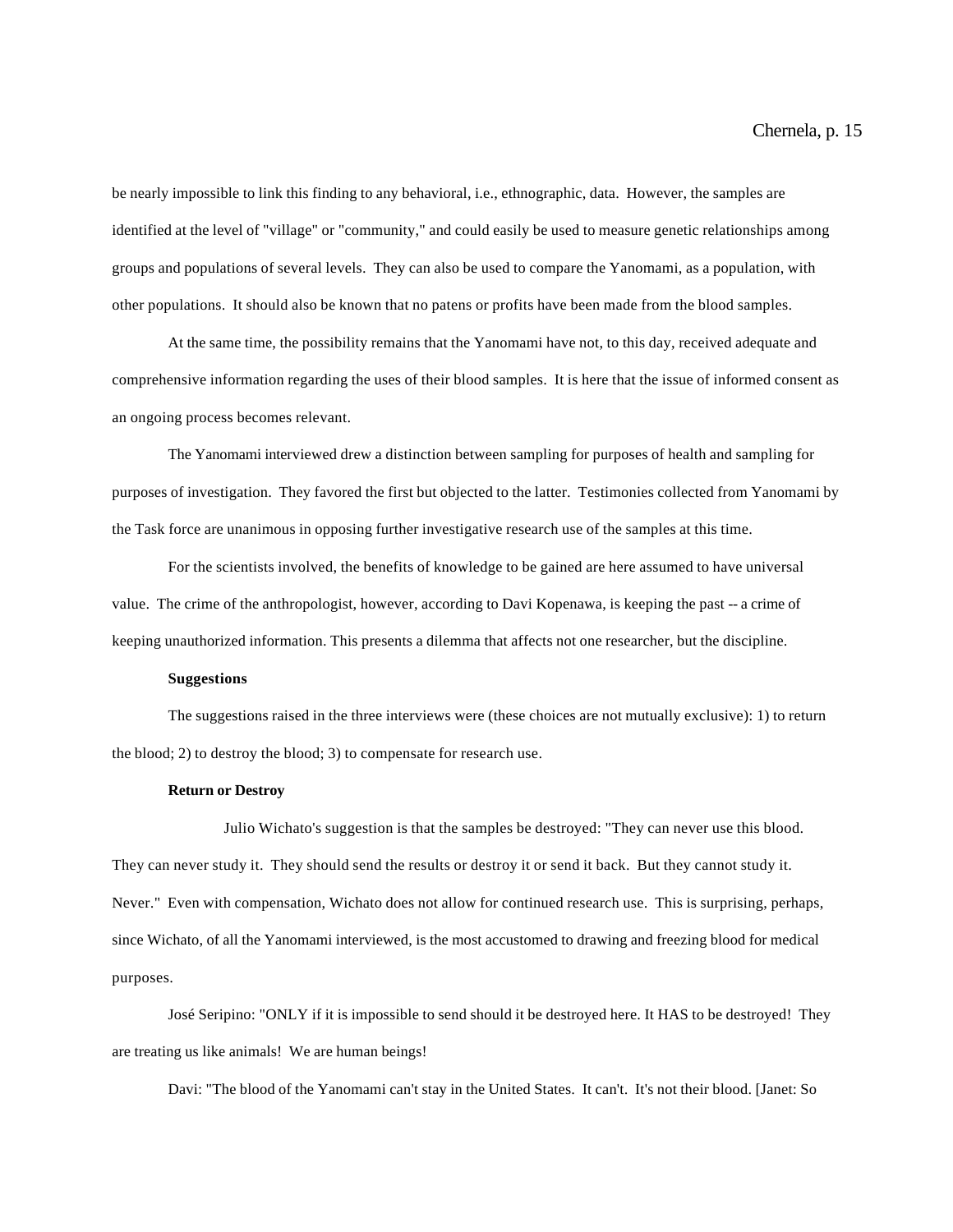this is a request for those who have stored the blood?] "I am speaking to them. You take this recording to them. You should explain this to them. You should ask them, "What do you Nabu think?" In those days no one knew anything. Even I didn't know anything. But now I am wanting to return to the issue."

## **Respecting Custom:** "**Whatever is of the Dead**"

The retention of the samples creates a potential offense to Yanomami beliefs regarding respect for the dead and the treatment of their remains.

Davi: The blood of the Yanomami can't stay in the United States. It can't. It's not their blood. [Janet: So this is a request for those who have stored the blood?] "I am speaking to them. You take this recording to them. You should explain this to them. You should ask them, "What do you Nabu think?" In those days no one knew anything. Even I didn't know anything. But now I am wanting to return to the issue." "My mother gave blood. Now my mother is dead. Her blood is over there. Whatever is of the dead must be destroyed. Our customs is that when the Yanomami die, we destroy everything. To keep it, in a freezer, is not a good thing. He will get sick. He should return the Yanomami blood; if he doesn't, he [the doctor] and his children will become ill; they will suffer."

The Brazilian NGO, Comissao Pro-Yanomami published this statement in its Dec. 20, 2001, Boletim Yanomami:

Regarding the Yanomami blood that is deposited in U. S. laboratories, especially Penn State, Davi Kopenawa sent this message to participants of the annual meeting of the American Anthropological Association: "I would like to speak about this book and to talk about the blood of my relatives that was carried [all the way] over there and that is today kept in freezers. I don't know what they want to do with this blood, why they are keeping it. But I don't want to go there merely to talk -- I want to decide something. I want them to return the blood to me or to bring it to Brazil and pour the blood in the river so that the spirit of the xapori (shaman) is content." (Dec. 20, 2001)

Met with under separate and independent circumstances, Davi Kopenawa, of Brazil, and José Seripino and Julio Wichato, of Venezuela, all state that the samples must be returned or destroyed. All emphasized the importance of "knowing" the status of the samples.

#### **Compensation**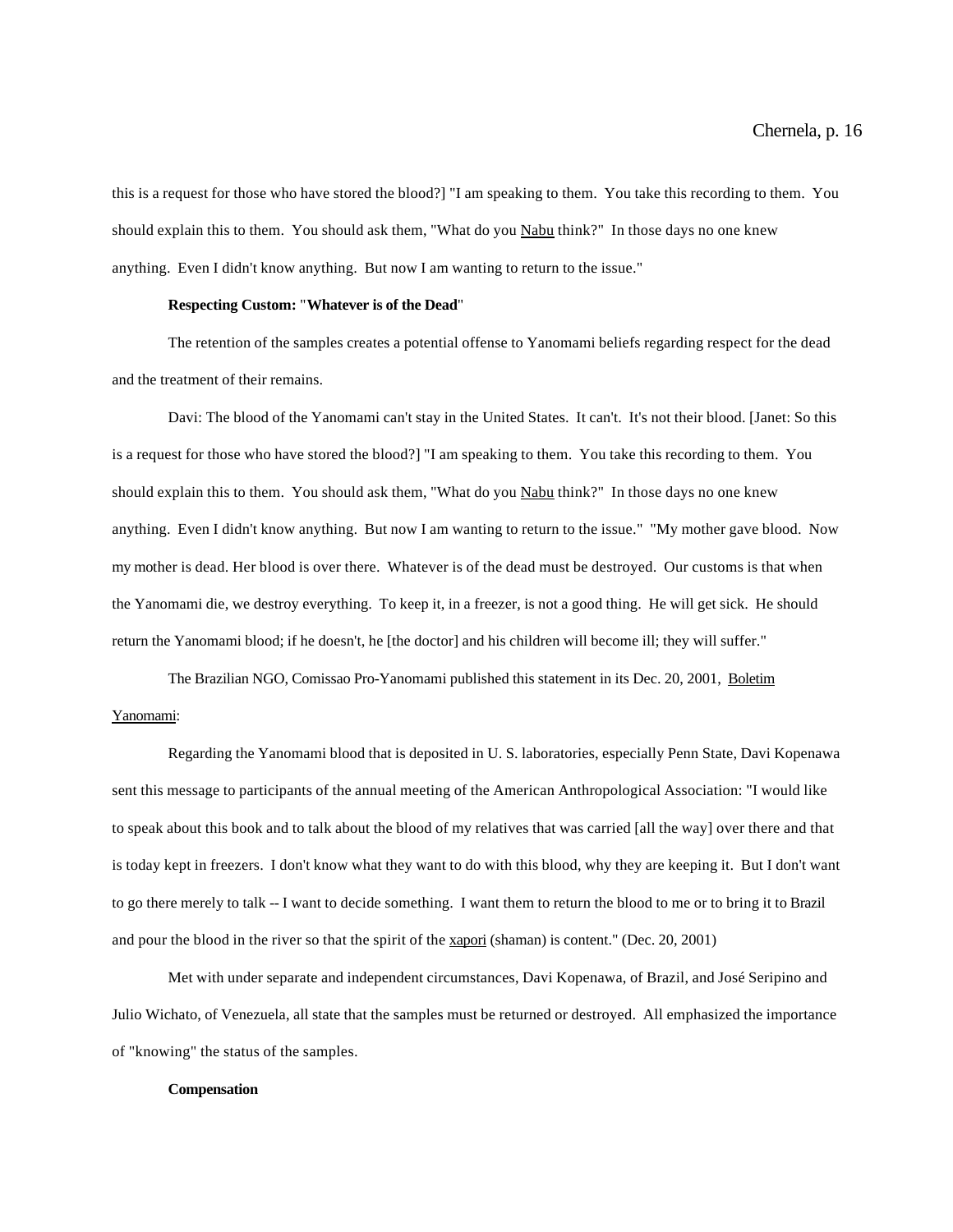Davi, "I think that Yanomami blood is O positive. Is it useful in their bodies? If that's the case, and our blood is good for their bodies -- then they'll have to pay....If it helped cure a disease over there, then they should compensate us. If they don't want to pay, then they should consider returning our blood. To return our blood for our terahonomi. If he doesn't want to return anything, then lawyers will have to resolve the issue. I am trying to think of a word that whites do...sue. If he doesn't want to pay, then we should sue. If he doesn't want a suit, then he should pay. Whoever wants to use it, can use it. But they'll have to pay. It's not their blood. We're asking for our blood back. If they are going to use our blood then they have to pay us."

José Seripino: "Chagnon ... never kept his promise to the community. Xakita -- with the founder -- he worked with this man closely. Now -- he died three weeks ago -- he promised this person a motor and he disappeared without giving it. He never paid that debt."

Weiss: "If there were any way in which these samples would be of monetary value, I would either refuse to do that, or would make arrangements so that the Yanomami would receive benefits, but I do not think this is likely to happen (and as far as I know, nobody has made money from these samples)."

# **Suggested forms of compensation**

The missionary, Mike Dawson, who served as Yanomami translator at the Shakita conference, reported that a recent meeting was held among Venezuelan Yanomami in which they elected to request compensation in the form of collective health benefits (correspondence, Jan. 2002). Dawson writes that he was asked to transmit this decision to the Association. I have asked for details on this meeting, but Dawson is temporarily out of contact.

While at the conference in Shakita, I interviewed Guillermo Domingo Torres, Coordinating Physician for the Orinoco District with the Ministry of Health. Here is our conversation (Nov. 24, 2001, Shakita, Upper Orinoco, Venezuela):

Torres: "Regarding the question of the Yanomami and obtaining samples, I think the best at this moment is to only take samples when there is a specific problem to resolve. We call this "operational investigation" or "applied research." We are only [carrying out research that is related] to solving a current problem. If they will continue research and want to continue their presence it must be in order to solve problems, not to gather knowledge about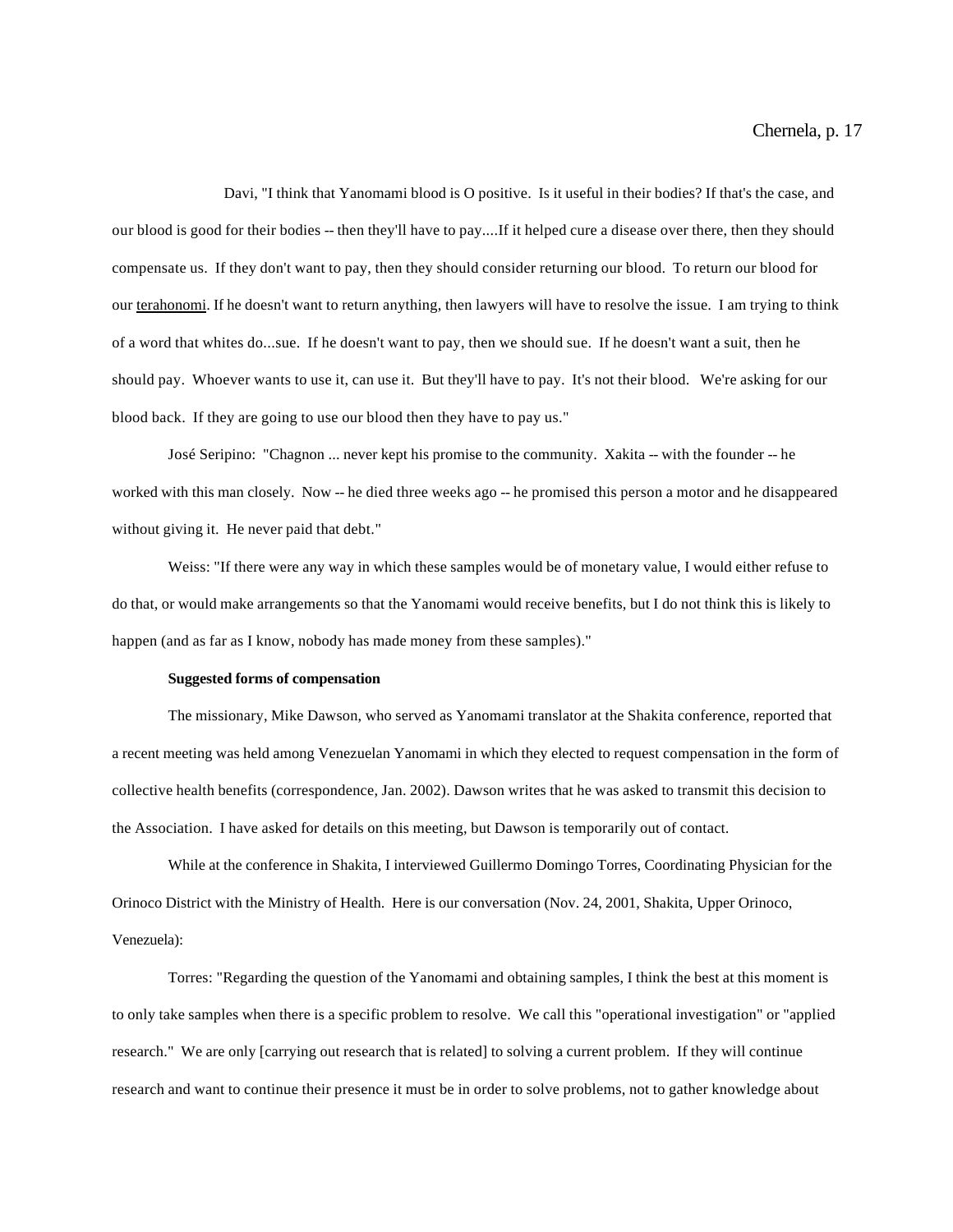ethnicity. But there are times, as in the year 1996, when there was an epidemic and 15-20 died it was necessary to draw blood to test for malaria, [inaud], hemorragic viruses. This is justified. Also, in 1998 it was also justifiable to take samples. It is justifiable when it is used to solve a specific problem. When there is a special problem, they ask for help and they [the Yanomami] will give the authorization. This is different from when investigators/researchers arrive with a large research project that they have. If the Yanomami don't think it responds to a problem they have now and in the future. The Yanomami feel that they have been unjustly treated -- they have been studied alot, alot of blood has been taken, but this hasn't resulted in improvements in their health conditions. There are books of information, registers of antibodies, genomic sequences.... But, in sum, there haven't been any direct repercussions [for them] of these studies. But not in function of resolving problems and they feel that they want responses, to say epidemics -- prevention, application. I also think they want to restrict the extraction of blood to people of the Ministry of Health or others in which they have confidence."

Chernela: "And if this experience were to be transformed into something positive -- what would that be? Could that happen? Let's imagine that they are not going to continue. If there is a way to fransform this "flawed" (bad) experience into a good one -- what could be done? Could, for example, there be a transference of resources to assist in Yanomami health?"

Torres: "Yes. I think so. I suggest going through CAICET...because they have the most experience...and the Yanomami would be most directly affected by assistance going through CAICET."

# **Conclusions and Recommendations**

If we treat Informed Consent as a process, rather than a framed, discrete, occurrence, the negligence in the 1968 collection procedures might be remedied. This would involve extending the application of procedures of informed consent into the present. A committee might be established to look into the terms of (1) returning and destroying samples, as well as offering (2) reparations. I have outlined a case for repartions in a separate document.

I close this report with a citation from Davi Kopenawa, in which he addresses the American Anthropological Association: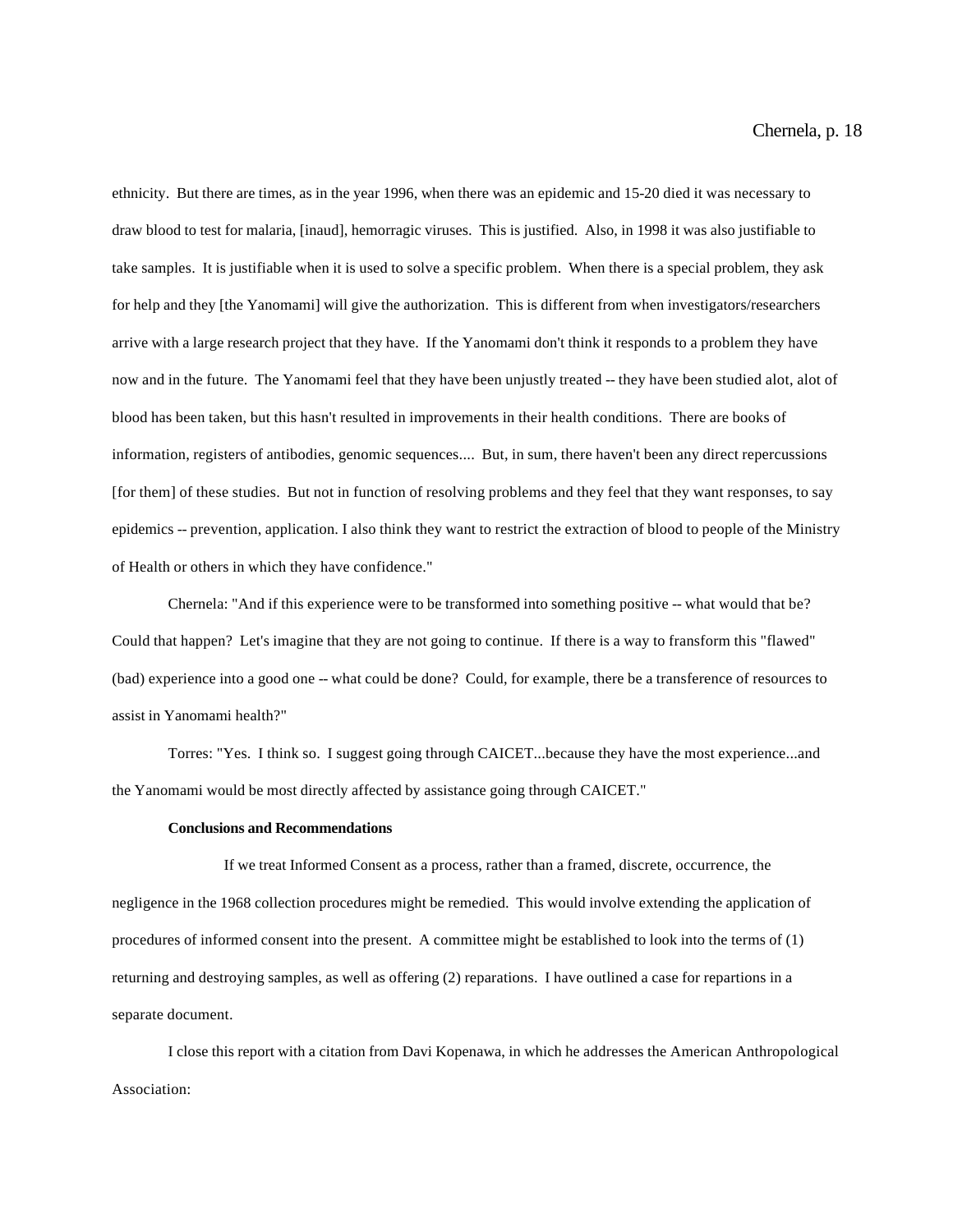## **Davi Kopenawa Yanomami to the American Anthropological Association**

"I don't like this, no. I don't like these anthropologists who use the name of the Yanomami on paper, in books.... For us Yanomami, this isn't good. They are using our name as if we were children. The name Yanomami has to be respected. It's not like a ball to throw around, to play with, hitting from one side to another. The name Yanomami refers to the indigenous peoples of Brazil and Venezuela. It must be respected. This name is authority. It is an old name. It is an ancient name.

"Anthropologists who enter the Yanomami area -- whether Brazil or Venezuela -- should speak with the people first to establish friendships; speak to the headman to ask for permissions; arrange money for flights.

"An anthropologist should really help, as a friend. He shouldn't deceive. He should defend...defend him when he is sick, and defend the land as well...saying "You should not come here -- the Yanomami are sick." If a Yanomami gets a cold, he can die.

"So now I think that the Yanomami should no longer accept this. The Yanomami should not authorize every and all anthropologist who appears. Because these books already came out in public.

"If it helped cure a disease over there, then they should compensate us. If they don't want to pay, then they should consider returning our blood. To return our blood for our terahonomi. If he doesn't want to return anything, then lawyers will have to resolve the issue. I am trying to think of a word that whites do...sue. If he doesn't want to pay, then we should sue. If he doesn't want a suit, then he should pay. Whoever wants to use it, can use it. But they'll have to pay. It's not their blood. We're asking for our blood back. If they are going to use our blood then they have to pay us.

"The blood of the Yanomami can't stay in the United States. It can't. It's not their blood.

Janet: "So this is a request for those who have stored the blood?"

Davi: "I am speaking to them. You take this recording to them. You should explain this to them. You should ask them, 'What do you Nabu think?' In those days no one knew anything. Even I didn't know anything. But now I am wanting to return to the issue. My mother gave blood. Now my mother is dead. Her blood is over there. Whatever is of the dead must be destroyed. Our customs is that when the Yanomami die, we destroy everything. To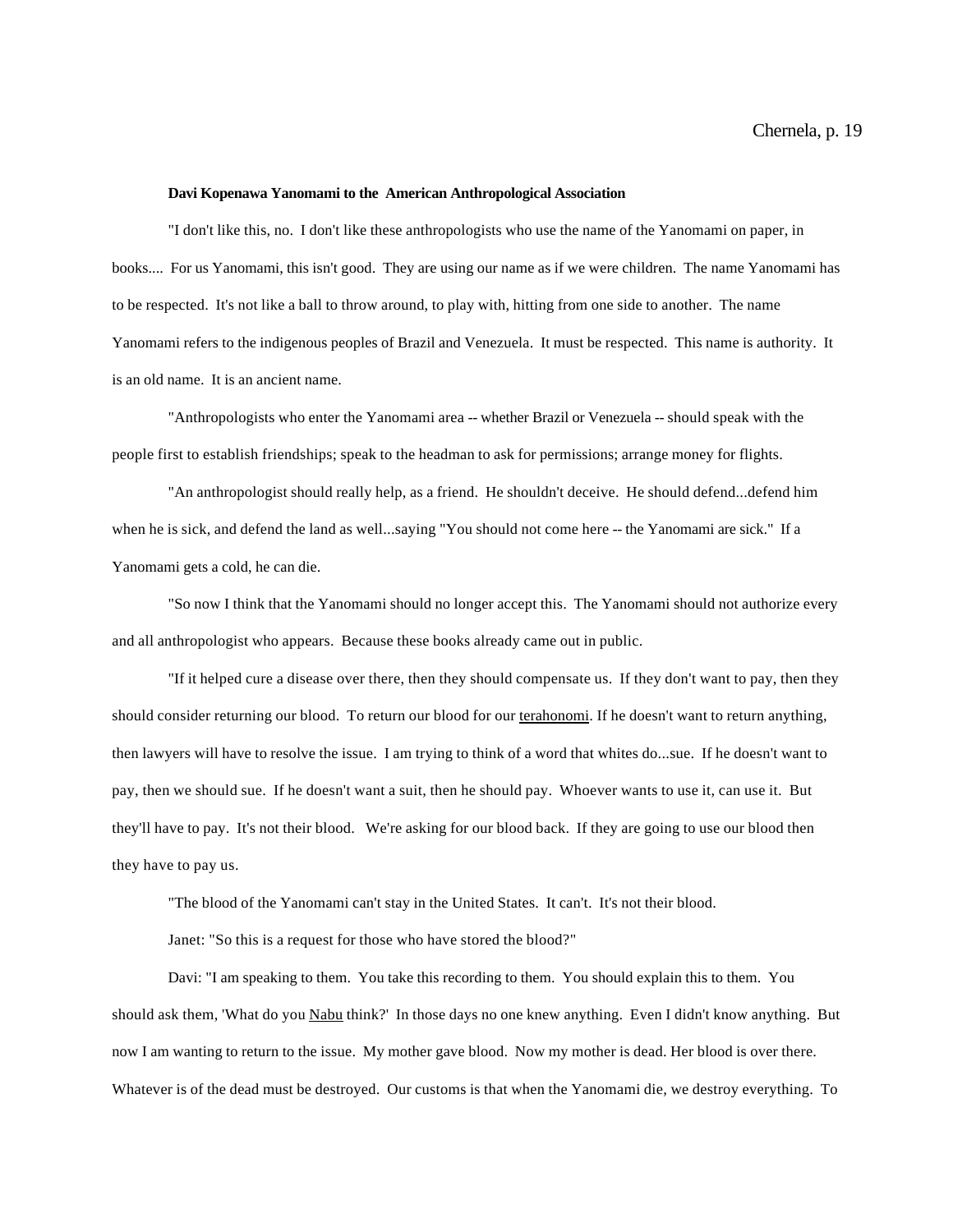keep it, in a freezer, is not a good thing. He will get sick. He should return the Yanomami blood; if he doesn't, he [the doctor] and his children will become ill; they will suffer.

[I ask if he has message.]

"I don't know the anthropologists of the United States. If they want to help, if ...you whites use the judicial process .."

Janet: "Would you like to send a message to the American Anthropology Association?"

Davi: "I would like to speak to the young generation of anthropologists. Not to the old ones who have already studied and think in the old ways. I want to speak to the anthropologists who love nature, who like indigenous people -- who favor the planet earth and indigenous peoples. This I would like. This is new, clean, thinking. To write a new book that anyone would like, instead of speaking badly about indigenous peoples. There must be born a new anthropologist who is in favor of a new future. And the message I have for him is to work with great care. If a young anthropologist enters here in Brazil or Venezuela, he should work like a friend. Arrive here in the shabono (longhouse). He should say, "I am an anthropologist; I would like to learn your language. After, I would like to teach you." Tell us something of the world of the whites. The world of the whites is not good. It is good, but it is not all good. There are good people and bad people. So, "I am an anthropologist here in the shabono (longhouse), defending your rights and your land, your culture, your language, don't fight among yourselves, don't kill your own relatives.

"We already have an enemy among us -- it is disease. This enemy kills indeed. It is disease that kills. We are all enemies of disease. So the anthropologist can bring good messages to the Indian. They can understand what we are doing, we can understand what they are doing. We can throw out ideas to defend the Yanomami, even by helping the Yanomami understand the ways of the whites to protect ourselves. They cannot speak bad of the Yanomami. They can say, "The Yanomami are there in the forest. Let's defend them. Let's not allow invasions. Let's not let them die of disease." But not to use the name of the indian to gain money. The name of the Indian is more valuable than paper. The soul of the Indian that you capture in your image is more expensive than the camera with which you shoot it. You have to work calmly. You have to work the way nature works. You see how nature works.